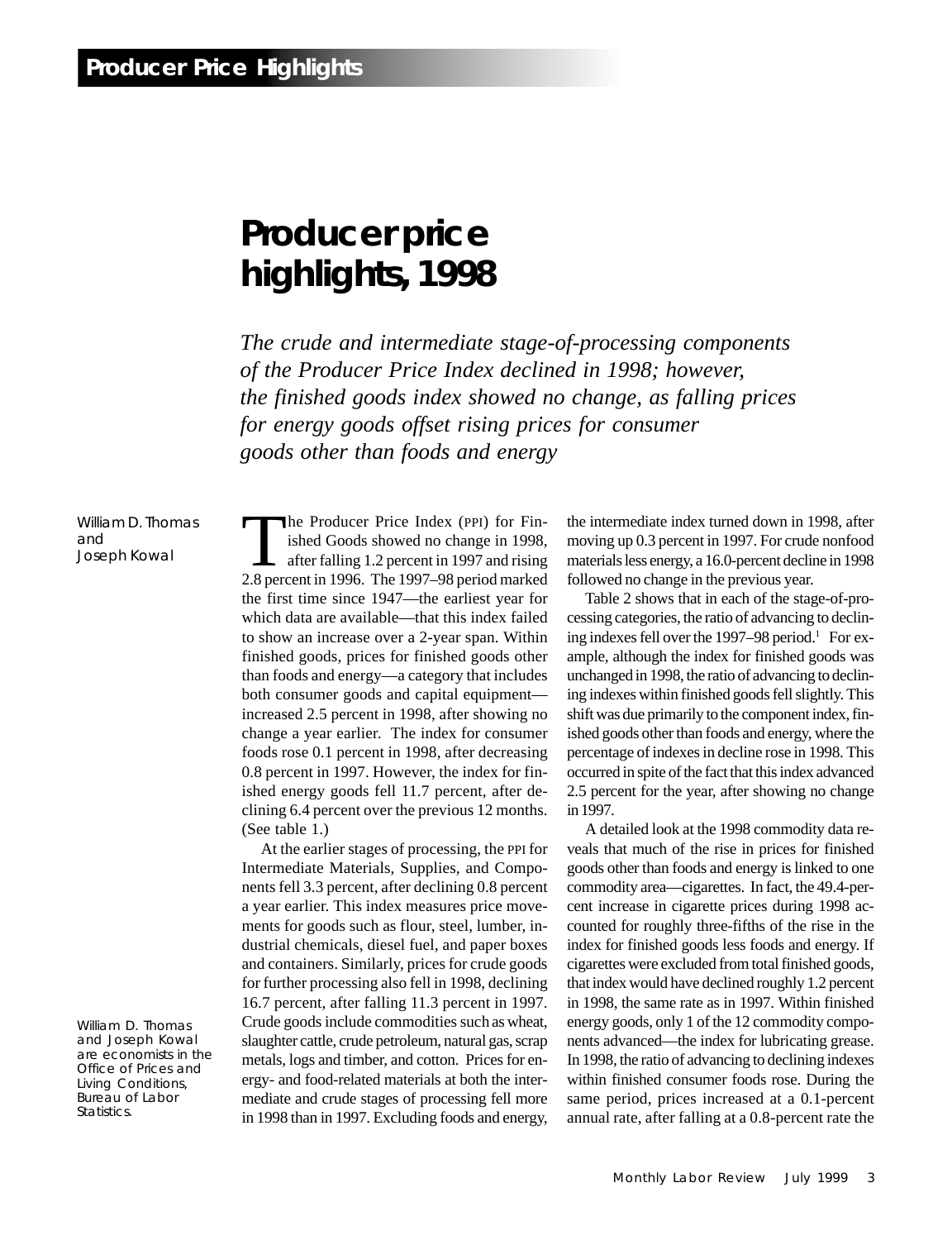| Table 1.<br>Annual percent changes for major categories<br>of the Producer Price Index by stage of<br>processing, 1994-98 |                                                         |                                                                  |                                                        |                                                                                 |                                                                             |  |  |
|---------------------------------------------------------------------------------------------------------------------------|---------------------------------------------------------|------------------------------------------------------------------|--------------------------------------------------------|---------------------------------------------------------------------------------|-----------------------------------------------------------------------------|--|--|
| Index                                                                                                                     | 1994                                                    | 1995                                                             | 1996                                                   | 1997                                                                            | 1998                                                                        |  |  |
| Finished goods<br>Energy<br>Intermediate materials,<br>supplies, and components<br>Foods and feeds<br>Energy              | 1.7<br>1.1<br>3.5<br>1.6<br>4.4<br>$-4.5$<br>2.9<br>5.2 | 2.3<br>1.9<br>1.1<br>2.6<br>3.3<br>10.3<br>1 <sub>1</sub><br>3.2 | 2.8<br>3.4<br>11.7<br>.6<br>.7<br>2.1<br>11.2<br>$-.9$ | $-1.2$<br>$-.8$<br>$-6.4$<br>$\Omega$<br>$-.8$<br>$-1.7$<br>$-7.0$<br>$\cdot$ 3 | 0.0<br>$\cdot$ 1<br>$-11.7$<br>2.5<br>$-3.3$<br>$-7.3$<br>$-12.1$<br>$-1.6$ |  |  |
| Crude materials for<br>further processing<br>Foodstuffs and feedstuffs<br>Energy                                          | $-.5$<br>$-9.4$<br>$-.1$<br>17.3                        | 5.5<br>12.9<br>3.7<br>$-4.2$                                     | 14.7<br>$-1.0$<br>51.2<br>$-5.5$                       | $-11.3$<br>$-4.0$<br>$-23.1$<br>$\Omega$                                        | $-16.7$<br>$-11.0$<br>$-23.8$<br>$-16.0$                                    |  |  |

year before.

Within intermediate materials, the shift to a greater proportion of declining indexes as a percentage of all indexes was in lockstep with price movement. Each major stage-ofprocessing category within intermediate materials—foods, energy, and core intermediate materials—showed both a decelerating rate of change and declining prices for 1998. While finished goods showed no change and intermediate materials displayed downward price movement in 1998, the number of advancing indexes still outweighed the number of declining indexes. By contrast, within crude goods, this ratio turned solidly in favor of decliners. The price declines observed in overall crude goods and its components were generally sweeping in nature, with declines for nearly two-thirds of the indexes in this stage-of-processing category.

Real gross domestic product (GDP) increased 3.9 percent in 1998, following growth rates of 3.9 percent in 1997 and 3.4 percent in 1996. As in recent years, business investment in equipment bolstered GDP growth in 1998, while weak exports were offset by stepped-up, already robust, household spending on goods, services, and housing. The unemployment rate for much of the year hovered around 4.5 percent, its lowest rate in 29 years. (For most of 1997, the unemployment rate lingered at or near 5.0 percent.) Prices for exports leaving the United States fell 3.5 percent in 1998, while import prices declined 6.4 percent for the same period.2 At the same time, consumer-level inflation, as measured by the Consumer Price Index, was 1.6 percent in 1998, just slightly less than the previous year's rate of 1.7 percent, the lowest rate observed since 1986.

## **Finished goods other than foods and energy**

The index for finished goods other than foods and energy advanced 2.5 percent in 1998, after showing no change in

1997. Much of the upturn was due to an acceleration in price increases for cigarettes and prescription drugs. The stage-of-processing component index for finished consumer goods other than foods and energy increased 4.2 percent in 1998, after rising 0.3 percent a year earlier. Prices for capital equipment showed no change, following a 0.6-percent decline in 1997. (See table 3.)

Among finished consumer goods other than foods and energy, 1998 prices rose more rapidly for cigarettes, prescription drugs, cosmetics and other toilet preparations, specialty cleaning products, wood household furniture, and mobile homes. After declining the previous year, prices increased for passenger cars, light motor trucks, malt beverages, lawn and garden equipment, and primary wet and dry storage batteries. Prices declined (although less than in the previous year) for major appliances, sanitary paper products, tires, and television receivers. By contrast, prices declined after rising the previous year for soaps and detergents, wines and brandy spirits, and photographic supplies. Price increases slowed for periodical circulation. As has been the case in recent years, prices for electronic computers fell substantially in 1998, 26.6 percent, following a 21.6-percent decline in 1997. Meanwhile, the index for computer peripheral equipment, which includes items such as printers, monitors, and optical scanning devices, also declined more rapidly in 1998.

The index for capital equipment showed no change in 1998, following a 0.6-percent decline a year earlier. Prices increased after falling for passenger cars, light motor trucks, air conditioning and refrigeration equipment, and fluid meters and counting devices. Price increases accelerated for engineering and scientific instruments, as well as for aircraft. Price decreases slowed for refrigerators and medical instruments and equipment. By contrast, the index for electronic computers and computer equipment fell more rapidly in 1998 than in 1997. Prices turned down after rising a year earlier for communication and related equipment, while the index for integrating and measuring instruments fell, after showing no change in 1997. Price increases slowed for agricultural machinery and equipment, service industry machinery and parts, process control instruments, and wood office furniture and store fixtures.

*Tobacco products and alcohol*. Prices for tobacco products rose rapidly in 1998, increasing by 41.3 percent, following an increase of 7.7 percent the previous year. Most of the acceleration was due to the index for cigarettes, which advanced 49.4 percent in 1998, following a 10.0-percent rise in 1997. In fact, the cigarette price hike influenced the overall PPI for Finished Goods more than any other single index. If it were excluded, the Finished Goods index would have declined at nearly the same rate as in 1997, 1.2 percent. Similarly, the 2.5-percent rise in finished goods other than foods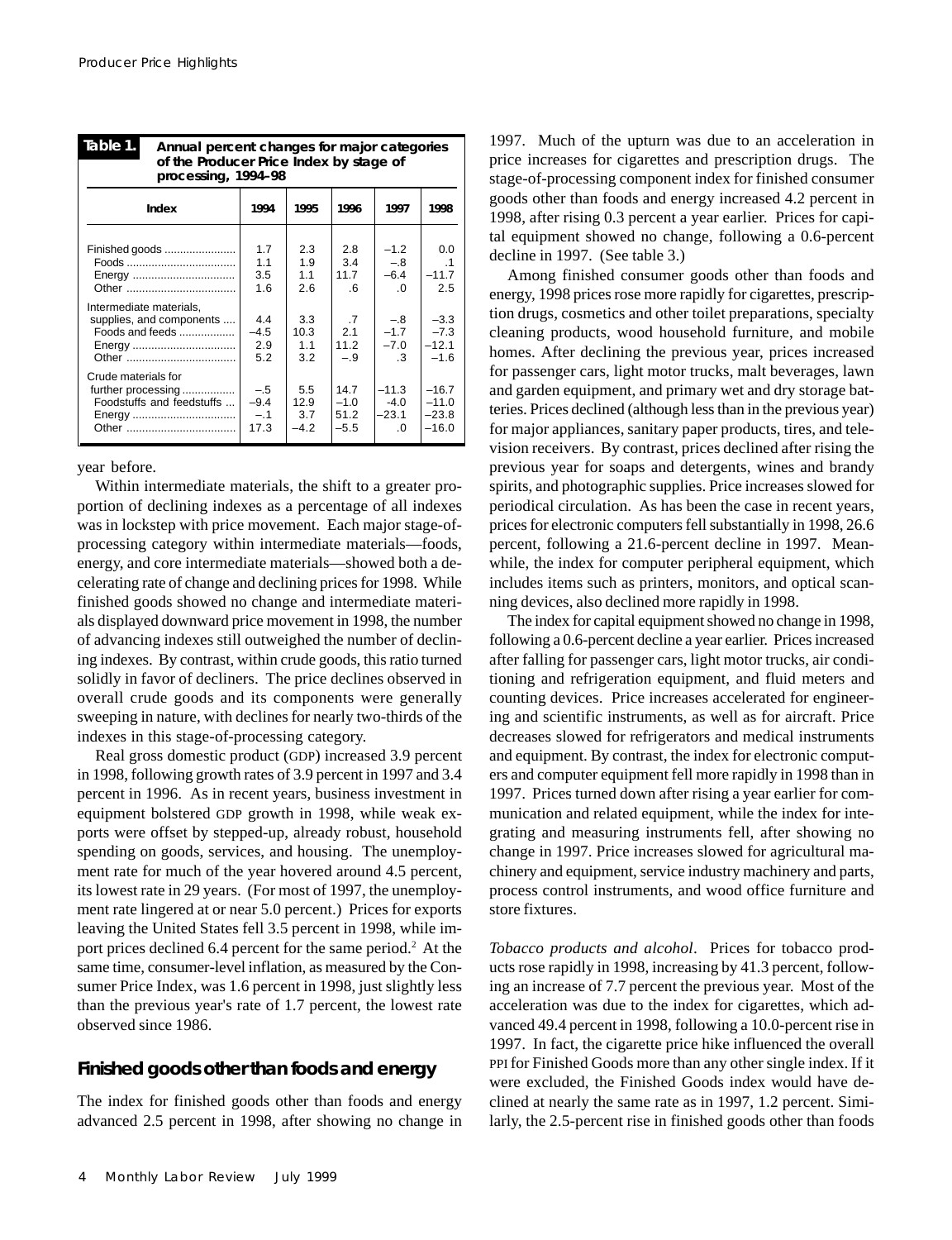and energy is reduced by roughly three-fifths if cigarettes are excluded from the calculation.

Much of the advance in cigarette prices came with the release of December data, following the \$206 billion settlement agreed to between the Nation's five largest cigarette manufacturers and attorneys-general from 46 States, the District of Columbia, and five U.S. territories. (Producers had reached settlements earlier with Mississippi, Florida, Texas, and Minnesota.) Settlement payments are to be made over the next 25 years. In addition to December's 30.7-percent increase in cigarette prices, four other noteworthy price hikes occurred in 1998, ranging in size from 2.1 percent to 4.2 percent. The cigar index advanced 8.8 percent in 1998. Over the last decade, cigar prices have consistently risen, leaving prices nearly double what they were 10 years ago.

The index for alcoholic beverages rose 1.5 percent in 1998, after falling 0.5 percent in the previous year. This upturn was driven solely by rising prices for malt beverages, which advanced at a 2.8-percent rate, following a 1.5-percent rate of decline in 1997. A stabilization in what had been declining rates of domestic beer consumption seems to have helped firm up prices. However, the indexes for wine and brandy and for distilled spirits fell in 1998, after showing increases a year earlier. Exports of wine and distilled spirits to the Far East also fell, while domestic consumption of hard liquor continued its downward trend.

*Transportation equipment*. The index for motor vehicles increased 0.9 percent in 1998, after moving down 2.7 percent in 1997. Prices rose 0.5 percent for passenger cars, 1.0 percent for light trucks, and 3.9 percent for heavy trucks. Motor vehicle sales were buoyant in 1998, as manufacturers sold roughly 15.6 million new cars and light trucks during the year, up 2.9 percent from the previous year. This was the secondhighest sales-volume year on record, with 1986 being the alltime mark. However, a sizable portion of overall sales during early 1998 resulted from incentives and discounts instituted to move inventory. As a result, prices for passenger cars and light trucks fell noticeably during spring and summer. Prices, however, did rebound with the introduction of the new modelyear vehicles in October. Cost cutting efforts continued in the passenger car and light motor truck markets, with manufacturers attempting to increase profits while holding costs and prices steady. During this period of highly competitive markets, global overcapacity, the prospect of lower sales, and weakness in Asian economies, automakers pursued mergers and joint ventures in hope of realizing manufacturing cost savings and economies-of-scale benefits.

The index for aircraft and aircraft equipment increased 1.1

|                   |              | 1996-97         |             |          | 1997-98         |             |
|-------------------|--------------|-----------------|-------------|----------|-----------------|-------------|
| Index             | Advances     | <b>Declines</b> | Unchanged   | Advances | <b>Declines</b> | Unchanged   |
| Number of indexes |              |                 |             |          |                 |             |
|                   | 386          | 153             | 16          | 368      | 167             | 11          |
|                   | 38           | 43              | $\mathbf 0$ | 47       | 31              | $\mathbf 0$ |
|                   | 3            | 10              | $\Omega$    |          | 11              | $\Omega$    |
|                   | 345          | 100             | 16          | 320      | 125             | 11          |
|                   | 413          | 210             | 18          | 367      | 251             | 14          |
|                   | 23           | 32              | $\Omega$    | 24       | 28              | $\Omega$    |
|                   | 7            | 12              | 1           |          | 17              | 0           |
|                   | 390          | 178             | 17          | 345      | 220             | 14          |
|                   | 35           | 28              | $\Omega$    | 20       | 41              | 2           |
|                   | 15           | 15              | $\Omega$    | 11       | 18              | $\Omega$    |
|                   | $\mathbf{1}$ | 2               | $\Omega$    | $\Omega$ | 3               | $\Omega$    |
|                   | 20           | 13              | $\Omega$    | 10       | 24              | $\Omega$    |
| Percent           |              |                 |             |          |                 |             |
|                   | 69.5         | 27.6            | 2.9         | 67.4     | 30.6            | 2.0         |
|                   | 46.9         | 53.1            | $\Omega$    | 60.3     | 39.7            | $\Omega$    |
|                   | 23.1         | 76.9            | $\Omega$    | 8.3      | 91.7            | $\Omega$    |
|                   | 74.8         | 21.7            | 3.5         | 70.2     | 27.4            | 2.4         |
|                   | 64.4         | 32.8            | 2.8         | 58.1     | 39.7            | 2.2         |
|                   | 41.8         | 58.2            | $\Omega$    | 46.2     | 53.8            | 0           |
|                   | 35.0         | 60.0            | 5.0         | 5.6      | 94.4            | $\mathbf 0$ |
|                   | 66.7         | 30.4            | 2.9         | 59.6     | 38.0            | 2.4         |
|                   | 55.6         | 44.4            | $\Omega$    | 31.7     | 65.1            | 3.2         |
|                   | 50.0         | 50.0            | $\Omega$    | 37.9     | 62.1            | $\Omega$    |
|                   | 33.3         | 66.7            | $\Omega$    | $\Omega$ | 100.0           | $\Omega$    |
|                   | 60.6         | 39.4            | $\Omega$    | 29.4     | 70.6            | $\Omega$    |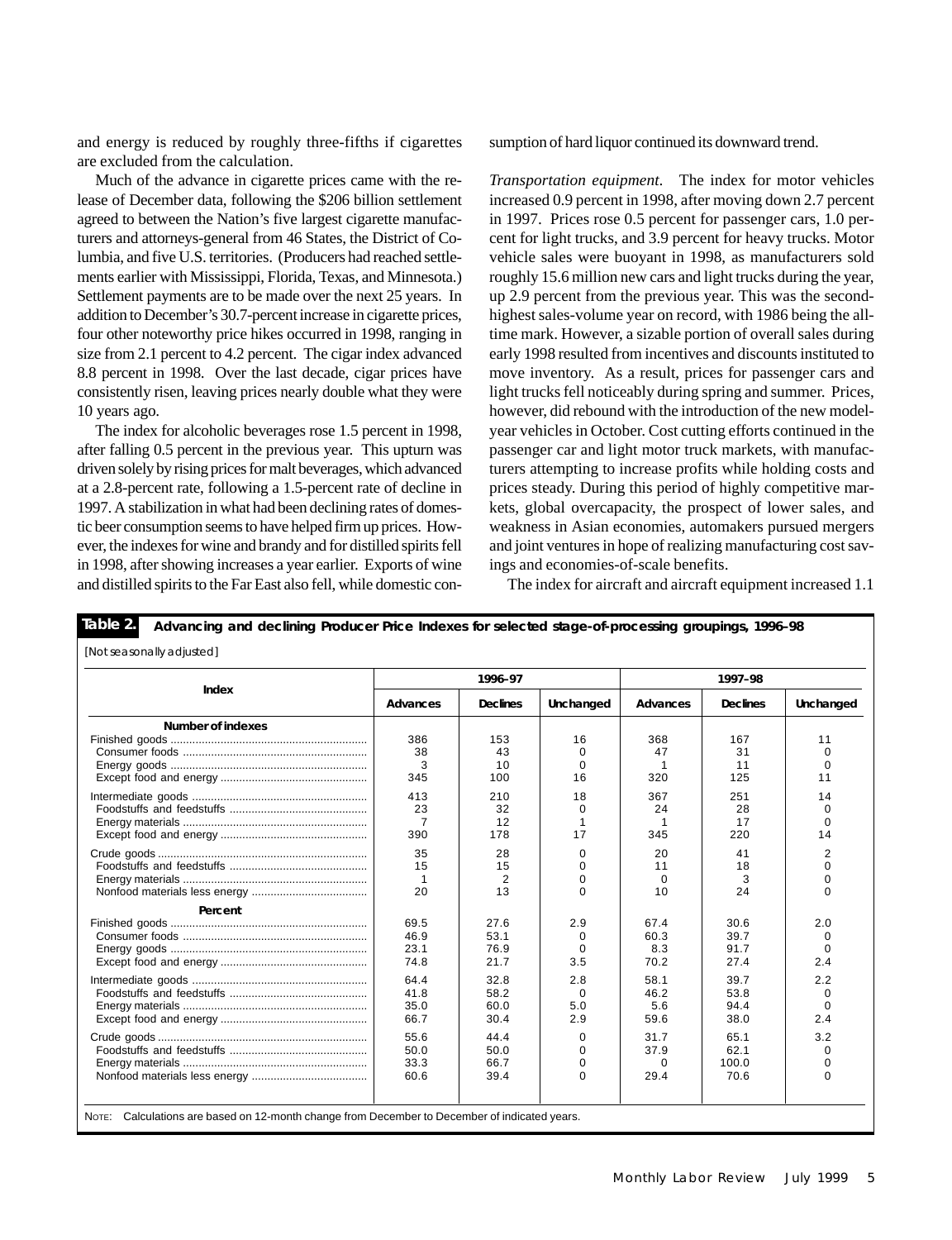| Indexes for selected finished goods other than<br>foods and energy, 1994-98                                                                       |                                          |                                        |                                                  |                                                    |                                              |  |
|---------------------------------------------------------------------------------------------------------------------------------------------------|------------------------------------------|----------------------------------------|--------------------------------------------------|----------------------------------------------------|----------------------------------------------|--|
| Index                                                                                                                                             | 1994                                     | 1995                                   | 1996                                             | 1997                                               | 1998                                         |  |
| Finished goods other than<br>foods and energy                                                                                                     | 1.6                                      | 2.6                                    | 0.6                                              | 0.0                                                | 2.5                                          |  |
| Finished consumer goods<br>less foods and energy<br>Passenger cars<br>Light trucks<br>Prescription drugs<br>Over-the-counter drugs.<br>Cigarettes | 1.4<br>2.1<br>3.3<br>3.1<br>1.7<br>$-.1$ | 2.8<br>1.7<br>1.5<br>4.2<br>1.7<br>3.7 | .8<br>$-.8$<br>$\cdot$ 2<br>2.0<br>$-1.7$<br>3.3 | .3<br>$-2.6$<br>$-3.6$<br>3.6<br>$\cdot$ 3<br>10.0 | 4.2<br>.5<br>1.0<br>20.9<br>$\Omega$<br>49.4 |  |
| Books<br>Periodical circulation<br>Newspaper circulation<br>Household furniture                                                                   | 5.4<br>3.6<br>3.3<br>2.7                 | 6.5<br>4.8<br>8.8<br>2.7               | 3.2<br>2.0<br>4.2<br>1.4                         | 3.3<br>4.0<br>$\cdot$ 1<br>1.1                     | 4.1<br>3.4<br>1.1<br>1.9                     |  |
| Capital equipment<br>Heavy trucks<br>Truck trailers                                                                                               | 2.0<br>3.0<br>7.7                        | 2.2<br>4.1<br>2.2                      | $\mathbf{A}$<br>$-4.5$<br>$-1.4$                 | $-.6$<br>.6<br>2.0                                 | .0<br>3.9<br>1.9                             |  |
| Metal-cutting machine<br>tools<br>Metal-forming machine                                                                                           | 1.8                                      | 4.1                                    | 3.1                                              | 2.1                                                | 1.5                                          |  |
| tools<br>Computers<br>Agricultural machinery                                                                                                      | 3.5<br>$-6.8$<br>2.7                     | 2.2<br>$-12.7$<br>4.7                  | 2.6<br>$-22.3$<br>1.4                            | 3.2<br>$-21.6$<br>1.4                              | 1.8<br>$-26.6$<br>.7                         |  |
| Construction machinery.                                                                                                                           | 2.0                                      | 2.5                                    | 1.8                                              | 1.9                                                | 1.7                                          |  |

**Table 3. Annual percent changes in Producer Price**

percent in 1998, with prices rising in response to routine contract escalations due to cost increases for labor and materials. Demand for aircraft and parts was mixed, with ample domestic demand offset by weakness abroad and competition from European manufacturers. The index for railroad equipment and parts rose 0.7 percent in 1998, after declining 1.5 percent a year earlier. This turnaround came about mainly due to new-found price strength in locomotives and parts, which advanced 1.1 percent in 1998, after registering a 4.5-percent decline in 1997. Overall, increasing transportation needs, fueled by the strong domestic economy, seem to have helped firm up prices for transportation products such as locomotives and heavy-motor trucks, as well as for transportation services such as local and long-haul trucking and water transportation of freight.

*Drugs and pharmaceuticals*. Price increases for drugs and pharmaceuticals accelerated in 1998, on the strength of a much more rapid advance in prescription drugs, which surged 20.9 percent, after posting a 3.6-percent rise in 1997. This advance was fueled by a dramatic increase in prices for psychotherapeutic drugs. However, more moderate increases were observed in other prescription drug categories. Prices for systemic anti-infectives, cardiovascular therapy, dermatologicals, and internal analgesics showed modest increases, while the index for antiarthritic prescription drugs declined 0.2 percent. In contrast to prices for prescription drugs, prices for over-the-counter drugs showed no change, after posting a 0.3-percent gain in the prior year. Over-the-counter drug manufacturers spent much of 1998 adjusting prices modestly through the use of coupons and other special promotions.

*Computers.* The index for electronic computers fell 26.6 percent in 1998—the third straight calendar year that this index has declined more than 20 percent. Prices fell sharply for personal computers and workstations (46.3 percent), portable computers (47.4 percent), and midrange computers (23.8 percent). The index for large-scale general purpose computers dropped more moderately (10.9 percent). Consumers had more choices than ever before in 1998, as improving technology and production processes continued to result in a multiplicity of improved, lowpriced configurations. As in other recent years, heightened price competition was prevalent throughout the industry. The Asian economic crisis added additional price pressure by acting as a source of inexpensive components.

## **Foods and related products**

Prices received by domestic producers of finished consumer foods inched up 0.1 percent in 1998, after falling 0.8 percent in 1997. (See table 4.) Contributing to this turnaround, the indexes for natural, processed and imitation cheese, fluid milk products, fresh vegetables (except potatoes), and shortening and cooking oils all displayed accelerating rates of inflation. Prices turned up after falling a year earlier for young chickens, processed fruits and vegetables, and soft drinks, and for dry, condensed, and evaporated milk products. Declines were smaller in 1998 than in 1997 for beef and veal and eggs for fresh use. By contrast, prices turned down in 1998 after increasing in 1997 for roasted coffee, butter, and finfish and shellfish. The indexes for pork and fresh fruits and melons

| Table 4.<br>Annual percent changes in Producer Price<br>Indexes for selected food items, 1994-98                                                                                   |                                                                         |                                                                 |                                                                 |                                                                        |                                                                        |  |
|------------------------------------------------------------------------------------------------------------------------------------------------------------------------------------|-------------------------------------------------------------------------|-----------------------------------------------------------------|-----------------------------------------------------------------|------------------------------------------------------------------------|------------------------------------------------------------------------|--|
| Index                                                                                                                                                                              | 1994                                                                    | 1995                                                            | 1996                                                            | 1997                                                                   | 1998                                                                   |  |
| Finished consumer foods<br>Dairy products<br>Fresh fruits and melons<br>Fresh and dry vegetables<br>Roasted coffee<br>Beef and yeal<br>Processed poultry<br>Intermediate foods and | 1.1<br>$-11.1$<br>$-2.0$<br>$-11.2$<br>25.6<br>49.8<br>$-4.8$<br>$-3.7$ | 1.9<br>15.3<br>5.4<br>2.5<br>$-36.0$<br>$-8.2$<br>$-1.4$<br>8.4 | 3.4<br>21.9<br>24<br>37.2<br>$-24.3$<br>$-8.4$<br>7.4<br>2.6    | $-0.8$<br>$-13.6$<br>4.7<br>$-8.2$<br>21.6<br>18.1<br>$-5.4$<br>$-6.3$ | 0.1<br>$-27.3$<br>10.7<br>$-19.0$<br>8.8<br>$-9.5$<br>$-2.7$<br>3.8    |  |
| Prepared animal feeds<br>Crude vegetable oils<br>Flour<br>Confectionery materials<br>Refined sugar                                                                                 | $-4.5$<br>$-10.6$<br>4.1<br>$-1.1$<br>2.2<br>.8                         | 10.3<br>20.6<br>$-14.1$<br>20.1<br>1.5<br>.8                    | 2.1<br>5.4<br>$-9.3$<br>$-9.0$<br>2.2<br>4.2                    | $-1.7$<br>$-3.1$<br>13.9<br>$-8.2$<br>$-15.8$<br>$-4.5$                | $-7.3$<br>$-20.4$<br>$-2.7$<br>$-5.6$<br>$-1.0$<br>.6                  |  |
| Crude foodstuffs and<br>feedstuffs<br>Slaughter hogs<br>Soybeans<br>Wheat<br>Fluid milk<br>Slaughter cattle                                                                        | $-9.4$<br>$-21.3$<br>$-18.1$<br>$-5.6$<br>$-22.4$<br>$-5.2$<br>$-5.3$   | 12.9<br>40.6<br>26.7<br>29.9<br>49.4<br>8.4<br>$-5.2$           | $-1.0$<br>23.2<br>$-3.7$<br>$-19.3$<br>$-21.0$<br>1.1<br>$-2.5$ | $-4.0$<br>$-21.7$<br>1.8<br>$-11.3$<br>2.2<br>2.8<br>2.0               | $-11.0$<br>$-76.8$<br>$-21.3$<br>$-15.0$<br>$-22.5$<br>25.6<br>$-12.0$ |  |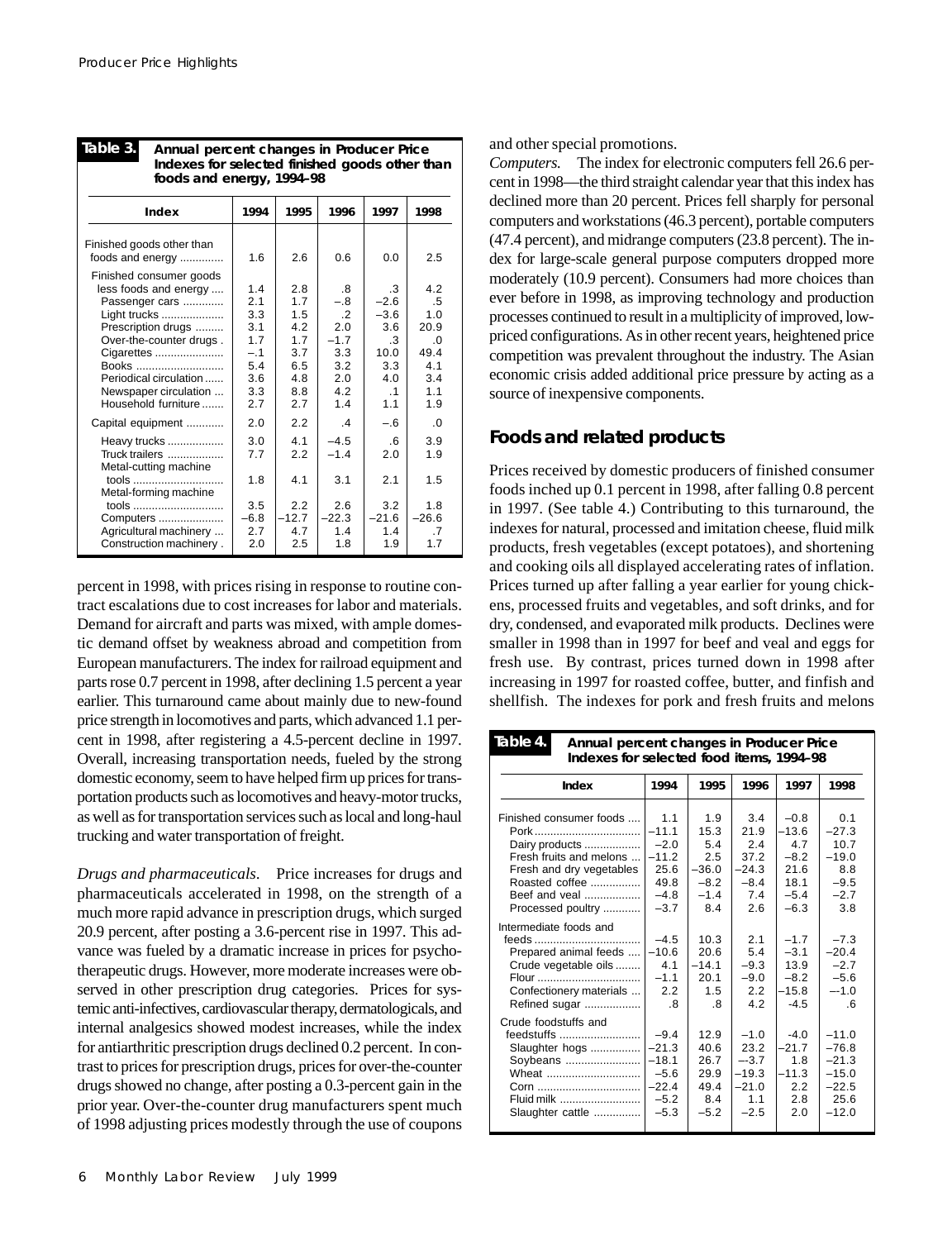fell at a faster rate during the most recent year. Price increases slowed markedly for Irish potatoes for consumer use.

The index for intermediate foods and feeds fell 7.3 percent in 1998, following a 1.7-percent decline a year earlier. Prepared animal feed prices declined 20.4 percent, after registering a much smaller drop in 1997 (3.1 percent). Prices for pork also fell at a faster rate, tumbling 27.3 percent, following an already steep 13.6-percent rate of decline in 1997. Price increases slowed for the following items: bulk fluid milk and cream; refined vegetable oils; frozen packaged fish and seafood; canned, cooked, smoked, and prepared poultry; and jams, jellies, and preserves. Prices turned down after increasing in 1997 for crude vegetable oils, chicken hens and other smallgame poultry, and tea. By contrast, price increases for natural cheese (except cottage cheese) accelerated to 21.4 percent in 1998, following a 6.1-percent increase in 1997. Prices for refined sugar turned up after falling the previous year, while the index for granulated sugar showed no change after falling the year before. Prices fell less in 1998 than in 1997 for beef and veal, confectionery materials, and flour.

Farm prices, as measured by the Producer Price Index for Crude Foodstuffs and Feedstuffs, decreased 11.0 percent in 1998, after declining 4.0 percent in 1997. The index for slaughter cattle declined 12.0 percent, after registering a 2.0-percent gain 12 months earlier. Slaughter-hog prices plunged 76.8 percent, following an already large, 21.7-percent drop a year earlier. Prices turned down after rising for corn, soybeans, alfalfa hay, and unprocessed and packaged fish. The indexes for wheat, Louisiana rough rice, and breaker-stock and undergrade chicken eggs declined at a faster rate in 1998 than in the previous year. By contrast, fluid milk prices surged in 1998. Citrus fruit, slaughter broilers, and slaughter turkey prices advanced, after declining the previous year.

*Grains and feeds*. Grain prices fell 18.9 percent in 1998, following a 2.0-percent drop in 1997, and a 20.3-percent decline in 1996. Generally favorable growing conditions throughout 1998 resulted in ample crop harvests and yields per acre.3 The 1998 corn harvest improved 6.0 percent from its 1997 level, to stand at 9.76 billion bushels. Only the 10.1 billion bushels harvested in 1994 provided a better production total. Furthermore, corn yields increased 7.7 bushels to 134.4 bushels per acre. Total wheat and rice harvests also rose, gaining 2.8 percent and 3.0 percent respectively. However, while wheat yields rose a healthy 9.4 percent to 43.2 bushels per acre, rice yields fell 3.9 percent to 5,669 pounds per acre, due to cold and wet springtime weather.

Prices were further influenced by the Asian financial crisis, which, beginning in the latter half of 1997 and continuing through all of 1998, stifled demand for U.S. exports of corn and wheat. Devalued foreign currencies compounded this problem by giving foreign-grown grains and feeds a competitive price advantage. Wheat ended the year at an index level not seen since 1990, while corn prices closed the year at their lowest level since 1987.

Soybean prices fell 21.3 percent in 1998, after moving up 1.8 percent in 1997. Domestically, soybean production totaled 2.76 billion bushels in 1998, up 3.0 percent from 1997. The 1998 harvest was the largest on record, with the 1997 crop being the second largest harvest to date. Yield per acre stood at 38.9 bushels, the same as in 1997. Only the 41.4 bushels per acre recorded in 1994 was more productive. As with corn and wheat, foreign trade in soybeans was dominated by the Asian financial crisis and its related effects.

With corn, wheat, and soybean prices all in decline, it comes as no surprise that the index for prepared animal feeds also fell precipitously during 1998. Prices fell 20.4 percent, after registering a modest 3.1-percent decrease in the prior year. This was the third largest calendar-year decline on record, behind a 20.7 percent drop in 1955 and a 25.6-percent decrease in 1948. Falling prices for prepared animal feeds helped livestock farmers, who, in 1998, suffered from a market collapse of their own.

*Slaughter livestock and meats*. After a much ballyhooed year for hog farmers in 1996, slaughter-hog and pork prices began deteriorating in the latter half of 1997 and continued in a downward spiral throughout 1998. During the spike in prices in 1996, many hog farmers expanded their existing herds, and many others entered the market. The resulting increase in production combined with a slowdown in foreign demand (particularly from East Asia) caused slaughter-hog and pork prices to plummet. The index for slaughter hogs declined 76.8 percent in 1998, leaving it at an unprecedented low. The Department of Agriculture estimated yearend slaughter hog prices to be \$17.05 per hundredweight, a 60-year low. (The breakeven price is considered to be roughly \$35.85 per hundredweight.)

In much the same manner, pork prices fell 27.3 percent in 1998, following a 13.6-percent drop in 1997. This decrease in pork prices is the largest calendar-year decline on record, and the fourth largest declining 12-month rate of change observed by the PPI. The current market for slaughter hogs and pork, however, has not resulted in a mass exodus of producers. Instead, cautious optimism arose in the industry, with a general feeling that slaughter hog and pork prices could sink no further, and that a resurgence in the market was therefore inevitable.

During the latter half of 1997 and much of 1998, the Nation's red-meat pipeline was glutted with supply. Low feed costs resulted in record weights for slaughter cattle. Prices for beef, however, fell well below expectations. In the spring of 1998, demand for beef products increased just before the summer grilling season hit its peak. Prices began to track downward in late summer and early autumn, however, primarily because of plummeting prices for pork, a product often substituted for beef.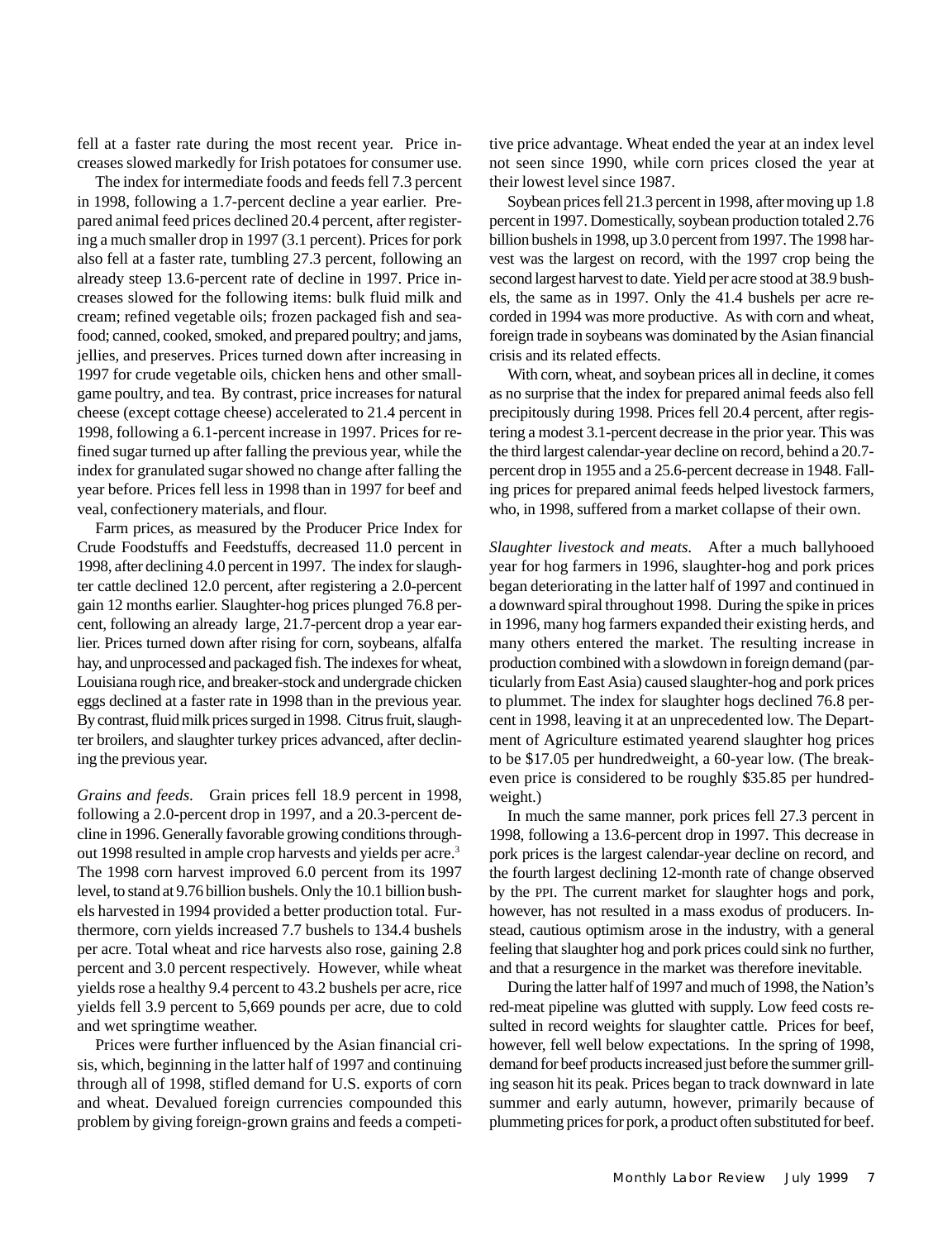The year ended mixed—the index for slaughter cattle was 12.0 percent below its level in the previous year, but beef and veal prices were down only 2.7 percent, after registering a 5.4-percent drop in 1997.

Prices for slaughter poultry trended upward in 1998, mainly on the strength of rising prices for slaughter broilers and fryers and for slaughter turkeys. The index for processed young chickens also rose, but turkey-meat prices declined 1.8 percent. Strong domestic demand for breast meat from both food-service outlets and retail food markets helped prices recover from steep declines in 1997. Demand from Russia, particularly for dark meat, lifted prices early in the year. Russia alone accounted for 40 percent of total U.S. chicken exports in 1998. However, the Russian currency crisis of late August left these buyers unable to continue purchasing at their earlier levels. Thus, the slaughter and processed poultry indexes ended the year on a down note.

*Fluid milk and dairy products*. The index for fluid milk surged 25.6 percent in 1998. Among its component indexes, milk eligible for fluid use jumped 25.1 percent, after posting a 2.3-percent rise in 1997, and prices for manufacturing-grade milk rose 33.3 percent, following a 12.1-percent increase in 1997. Prices for dairy products also rose considerably, advancing 10.7 percent in 1998, after increasing 4.7 percent in the previous year. Inclement weather during the spring and summer months, particularly in the western dairy States, was cited as the driving force behind this run up. Poor weather conditions stressed dairy cattle and increased incidences of udder inflammation, which ultimately translated into higher prices for packaged fluid milk products, as well as for commodities high in butterfat, such as cheese and ice cream. Butter prices were severely influenced, surging 73.8 percent from December 1997 through September 1998. In response, many buyers left the market, resulting in the butter index plummeting 45.7 percent, ending the year 5.7 percent below its 1997 level.

## **Energy**

The PPI for crude energy materials fell 23.8 percent during 1998, following a similarly large drop in 1997. (See table 5.) Prices declined across the board for crude-stage fossil fuels. Prices for crude petroleum decreased 48.6 percent in 1998, following a 28.3-percent decrease in the previous year. Worldwide, crude-oil production remained more than ample, while pockets of economic slowdown, particularly in Asia, limited global demand for crude oil and refined petroleum products. By yearend, the PPI for crude petroleum stood at a level not seen since 1974.

The index for coal declined 1.2 percent in 1998, after advancing 4.9 percent in 1997, when the supply of coal had been disrupted during parts of the year by railroad-related prob-

| iuwic o.<br>Annual percent changes in Producer Price<br>Indexes for selected energy items, 1994-98                                                                       |                                                 |                                                     |                                                      |                                                                      |                                                                          |  |  |
|--------------------------------------------------------------------------------------------------------------------------------------------------------------------------|-------------------------------------------------|-----------------------------------------------------|------------------------------------------------------|----------------------------------------------------------------------|--------------------------------------------------------------------------|--|--|
| Index                                                                                                                                                                    | 1994                                            | 1995                                                | 1996                                                 | 1997                                                                 | 1998                                                                     |  |  |
| Finished energy goods<br>Gasoline<br>Home heating oil<br>Residential electric power<br>Residential natural gas                                                           | 3.5<br>11.2<br>6.9<br>1.5<br>$-2.6$             | 1.1<br>2.4<br>11.9<br>.9<br>$-2.4$                  | 11.7<br>27.1<br>25.0<br>$.6\,$<br>11.2               | $-6.4$<br>$-15.0$<br>$-21.7$<br>$-.2$<br>2.4                         | $-11.7$<br>$-33.1$<br>$-36.1$<br>$-2.5$<br>$-2.4$                        |  |  |
| Intermediate energy goods<br>Natural gas to electric<br>utilities<br>Diesel fuels<br>Jet fuels<br>Commercial electric power<br>Liquefied petroleum gas<br>Residual fuels | 2.9<br>3.4<br>5.9<br>4.3<br>2.3<br>13.0<br>10.2 | 1.1<br>$-1.4$<br>11.1<br>6.1<br>.6<br>3.9<br>$-4.7$ | 11.2<br>6.1<br>26.2<br>26.1<br>$-.1$<br>71.4<br>32.8 | $-7.0$<br>9.3<br>$-22.5$<br>$-22.3$<br>$\Omega$<br>$-29.3$<br>$-7.6$ | $-12.1$<br>$-24.3$<br>$-33.8$<br>$-35.8$<br>$-1.8$<br>$-32.6$<br>$-39.8$ |  |  |
| Crude energy materials<br>Natural gas<br>Crude petroleum                                                                                                                 | $-.1$<br>$-14.0$<br>21.1<br>$-2.1$              | 3.7<br>$-.3$<br>10.8<br>$-.8$                       | 51.2<br>92.0<br>35.8<br>$-1.1$                       | $-23.1$<br>$-27.9$<br>$-28.3$<br>4.9                                 | $-23.8$<br>$-17.8$<br>$-48.6$<br>$-1.2$                                  |  |  |

**Table 5. Annual percent changes in Producer Price**

lems. According to the Energy Information Administration, domestic coal production increased 2.6 percent in 1998, while coal imports increased 16.0 percent. After posting a 27.9 percent drop in the prior year, the natural gas index fell 17.8 percent in 1998, as underground natural gas storage levels rose 8.0 percent, following already plentiful levels in 1997.<sup>4</sup>

The PPI for intermediate energy goods decreased 12.1 percent in 1998, after registering a 7.0-percent decrease in 1997. Gasoline prices fell 33.1 percent, following a 15.0-percent drop a year earlier. For most of the year, total domestic-refinery gasoline production combined with imports outweighed total domestic demand. Other refined petroleum products—jet fuel, kerosene, diesel, and residual fuels—also fell at a faster rate during 1998. The same trend held true for the natural gas sector, where the index for liquefied petroleum gas showed an accelerating rate of decline, while prices for industrial natural gas, natural gas to electric utilities, and commercial natural gas all fell, after rising in 1997. Falling prices for extracted natural gas were a major contributor to this movement. In all, prices for diesel fuel and liquefied petroleum gas finished 1998 at levels not seen since the latter half of the 1980s. Prices for gasoline, kerosene, and jet fuels ended the year at their lowest levels in more than 20 years. In addition, the index for industrial electric power fell 1.3 percent in 1998, following a 0.5-percent rise in the previous year. Commercial electric power prices fell 1.8 percent, after showing no change in 1997. Falling prices for power-generating fossil fuels and increased competition among electricity providers helped push prices lower.

The PPI for finished energy goods declined 11.7 percent in 1998, after posting a 6.4-percent decline in 1997. As in the intermediate stage-of-processing level, the primary cause of this accelerating rate of decline was falling gasoline prices. In addition, the index for residential electric power fell 2.5 percent, after a 0.2-percent drop in 1997. (Residential electric power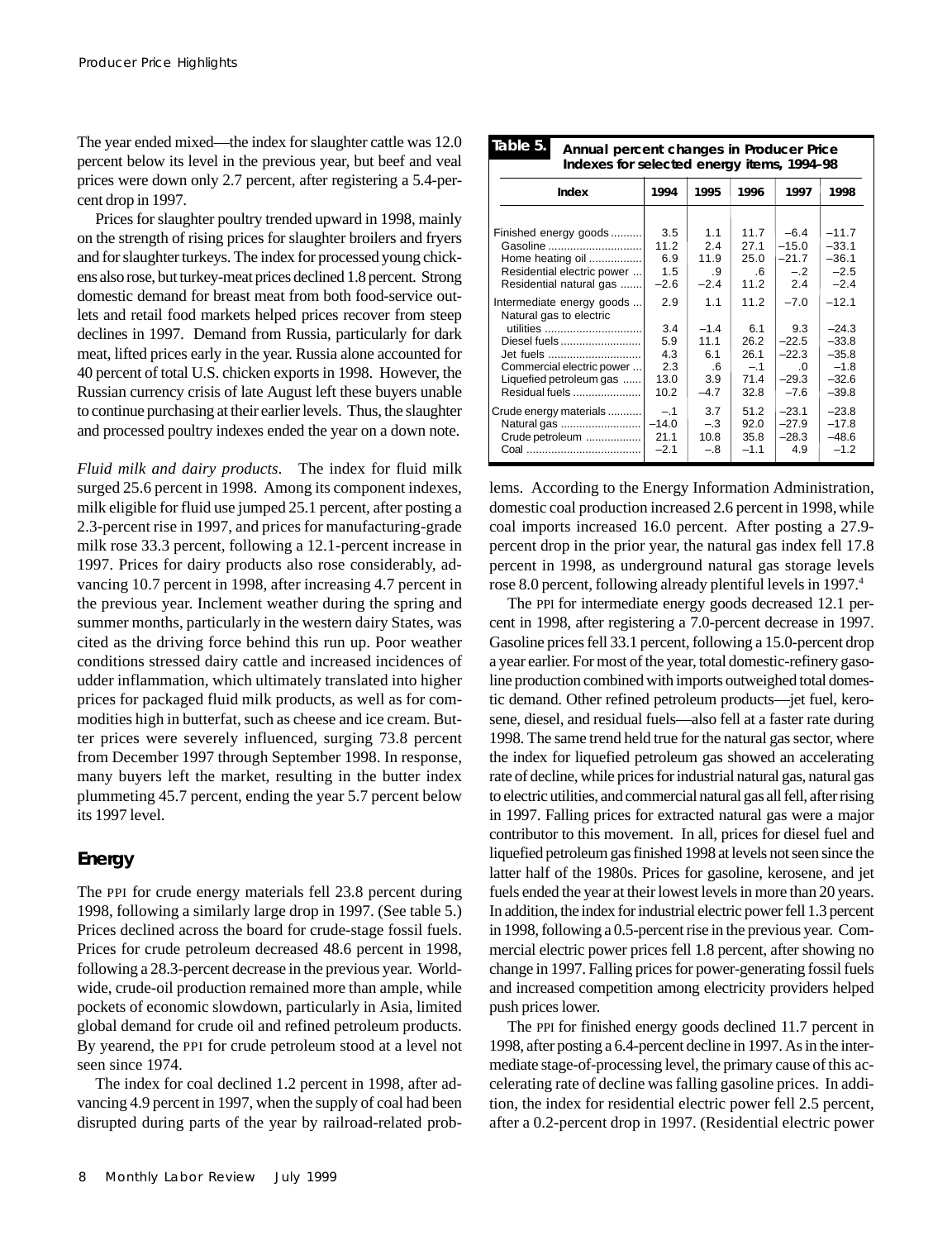is the most heavily weighted item in both finished energy goods and finished goods as a whole.) Prices for home heating oil fell 36.1 percent in 1998, following a 21.7-percent drop a year earlier. By year's end, prices for home heating oil had reached a 12-year low. Prices for residential natural gas decreased 2.4 percent, following a 2.4-percent advance in 1997. Lower input costs and favorable weather conditions in many parts of the country during the heating and cooling seasons were widely cited as helping to keep household energy prices in check.

#### **Intermediate industrial materials**

The PPI for intermediate materials other than foods and energy declined 1.6 percent during 1998. This, after registering a 0.3 percent rise in 1997. Leading the way were steadily falling prices for materials for nondurable manufacturing, which had increased modestly in 1997. After showing no change in 1997, prices for materials for durable manufacturing also declined. The index for materials and components for construction rose at a much slower rate in 1998 than in 1997. (See table 6.)

*Nondurable manufacturing materials.* The index for nondurable manufacturing materials dropped 5.3 percent in 1998, after registering a 0.3-percent rise during 1997. Not since 1951, when this index closed the calendar year down 6.1 percent, has the nondurable manufacturing materials index fallen at such a steep rate for a calendar year. (In publication since 1947, this index had its fastest rate of decline in 1949, falling 8.9 percent.) Throughout 1998, prices for nondurable manufacturing materials declined every month. Three commodity sectors accounted for more than three-fourths of the 1998 downturn: pulp and paper products (excluding building products), industrial chemicals, and plastic resins and materials.

In the pulp and paper sector, paperboard prices declined 8.0 percent, after posting a 5.8-percent advance a year earlier. Writing and printing grade paper prices also turned down, showing a 7.0-percent drop, after a 3.4-percent rise in the previous year. The index for newsprint rose less in 1998 than in 1997. The price of woodpulp—a material input to paper and paperboard production—declined 12.5 percent in 1998, after a 4.1-percent gain in the prior year. In addition, prices for wastepaper and pulpwood—basic industrial materials that are inputs to paper and paperboard—also fell in 1998, after rising in 1997.

Looking to other BLS data relating to the paper and allied products sector, import prices for paper, paperboard, and articles of paper pulp, paper, and board fell 2.7 percent in 1998, while export prices fell 4.5 percent.<sup>5</sup> Also, data published by the Federal Reserve Board indicated that industrial production of paper and allied products fell roughly 1.0 percent in 1998, following increases of 3.3 percent in 1997 and 5.1 percent in 1996.<sup>6</sup> In all, ample supplies of material inputs, production overcapacity, soft foreign market demand, and lowpriced imports left pulp and paper products (excluding building products) in decline almost every month during 1998.

The index for industrial chemicals decreased 5.7 percent in 1998, after registering a modest 1.1-percent decrease a year earlier. This steepening rate of decline was led by falling prices for primary basic organic chemicals. Petroleum refinery outputs, such as ethylene and benzene, led the way, dropping 27.3 percent and 19.0 percent, respectively. Both indexes showed much smaller declines the previous year. Also contributing to this price deceleration were falling prices for basic inorganic chemicals. The chlorine index fell 57.0 percent, after a 15.0 percent rise in 1997.

Within plastic resins and materials, prices for thermoplastic resins decreased 15.6 percent, after posting a 3.3-percent decrease a year earlier. For comparison, BLS reported declining import prices in 1998 for organic chemicals, inorganic chemicals, plastic resins and materials, and plastic products. Except for inorganic chemicals, export prices for each of these products also fell.7 Falling prices for crude petroleum, combined with economic downturn abroad, have been widely cited as contributing to excess worldwide supplies and falling prices for industrial chemicals and plastic resins and materials, as well as for plastic products and other synthetics manufactured from these chemical materials.

Other indexes contributing to the overall downturn in materials for nondurable manufacturing prices include inedible fats and oils, gray fabrics, and synthetic fibers. By contrast, prices for

| Table 6.                                                                                                  | Annual percent change in Producer Price<br>Indexes for selected intermediate and crude<br>materials other than foods and energy, 1994-98 |                                            |                                               |                                              |                                                   |  |  |  |
|-----------------------------------------------------------------------------------------------------------|------------------------------------------------------------------------------------------------------------------------------------------|--------------------------------------------|-----------------------------------------------|----------------------------------------------|---------------------------------------------------|--|--|--|
| Index                                                                                                     | 1994                                                                                                                                     | 1995                                       | 1996                                          | 1997                                         | 1998                                              |  |  |  |
| Intermediate goods other<br>than foods and energy                                                         | 5.2                                                                                                                                      | 3.2                                        | $-0.9$                                        | 0.3                                          | $-1.6$                                            |  |  |  |
| Nondurable manufacturing<br>materials<br>Inedible fats and oils<br>Woodpulp<br>Basic organic chemicals.   | 10.4<br>48.0<br>38.1<br>15.7                                                                                                             | 5.9<br>$-3.9$<br>40.7<br>$\mathbf{A}$      | $-3.3$<br>2.1<br>$-33.0$<br>3.6               | $\cdot$ 3<br>3.8<br>4.1<br>$-1.7$            | $-5.3$<br>$-22.8$<br>$-12.5$<br>$-6.4$            |  |  |  |
| Durable manufacturing<br>materials<br>Copper<br>Aluminum<br>Lead<br>Zinc                                  | 9.8<br>68.2<br>64.4<br>37.5<br>13.1                                                                                                      | 1.1<br>$-.1$<br>$-7.3$<br>9.1<br>$-5.7$    | $-1.4$<br>$-22.9$<br>$-12.8$<br>4.2<br>$-1.4$ | $\Omega$<br>$-22.8$<br>12.4<br>$-4.0$<br>2.7 | $-5.5$<br>$-17.7$<br>$-17.5$<br>$-6.3$<br>$-10.0$ |  |  |  |
| Construction materials<br>Gypsum products<br>Nonferrous wire<br>and cable<br>Softwood lumber              | 3.9<br>30.8<br>13.8<br>$-9.6$                                                                                                            | 19<br>1.0<br>1.6<br>$-10.3$                | 1.8<br>6.6<br>$-3.1$<br>19.6                  | 12<br>7.1<br>$-2.2$<br>$-3.8$                | $\cdot$ 1<br>7.3<br>$-4.6$<br>$-10.1$             |  |  |  |
| Crude nonfood materials<br>less energy<br>Wastepaper<br>Nonferrous scrap<br>Raw cotton<br>Sand and gravel | 17.3<br>179.6<br>70.3<br>34.9<br>2.3                                                                                                     | $-4.2$<br>$-50.9$<br>$-10.3$<br>4.2<br>3.6 | $-5.5$<br>$-1.3$<br>$-7.9$<br>$-13.0$<br>1.9  | $\Omega$<br>11.6<br>$-.6$<br>$-11.2$<br>1.8  | $-16.0$<br>$-28.9$<br>$-24.8$<br>$-8.0$<br>3.5    |  |  |  |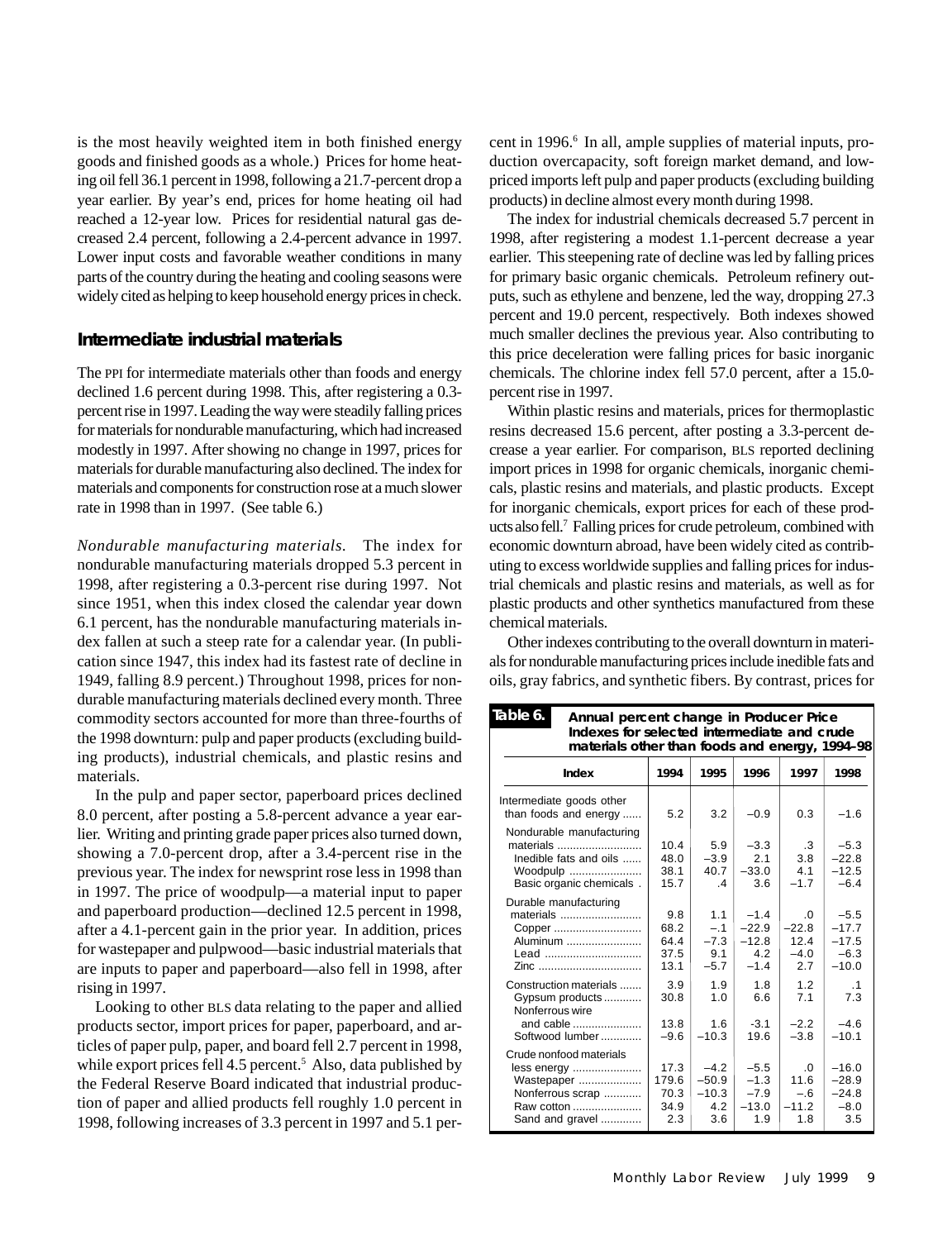phosphates, stemmed and redried tobacco, and for cotton broadwoven fabric rose slightly, after falling modestly in the prior year.

*Durable manufacturing materials.* The PPI for durable manufacturing materials declined 5.5 percent in 1998, after posting no change in 1997. This index, also in publication since 1947, has never before shown a calendar-year decline of this magnitude. Previously, the steepest rate of decline recorded was 4.3 percent in 1949. Nearly four-fifths of this downturn can be attributed to two related commodity areas—nonferrous metals and steel mill products.

Within nonferrous metals, prices for aluminum mill shapes fell 8.5 percent in 1998, following a 6.8-percent rise a year earlier. The indexes for copper and brass mill shapes and for nonferrous wire and cable fell more in 1998 than in 1997. Prices for nonprecious primary nonferrous metals decreased 17.4 percent, after registering a more modest 3.5-percent decrease a year earlier. This steepening rate of decline was mostly due to falling aluminum prices. Declines in the indexes for nonferrous metals were roughly consistent throughout the year, and generally were attributed to falling prices for nonferrous metal ores and nonferrous scrap (basic industrial materials). Other factors include soft foreign demand due to economic weakness abroad, excess worldwide production, and falling prices for competing imports entering the United States.

Within ferrous metals, prices for steel mill products declined 6.5 percent in 1998, following a 0.5-percent rise in 1997. Most of this downturn occurred in the latter half of the year, culminating with 1.3-, 1.4-, and 1.4-percent decreases in October, November, and December, respectively. Steel mill products finished 1998 at an index level not seen since mid-1993. Domestic steel demand remained adequate throughout the year; however, increasing amounts of low-priced imports flooded the United States at a pace that topped even the record volume of 1997.8

The latter half of 1998 saw Russia, Brazil, Japan, and other steel-producing nations selling their steel for very low prices. Domestic steel producers, unhappy with the pricing strategies of their foreign counterparts, began accusing foreign producers of dumping. As a result, the U.S. Department of Commerce and Russia reached an agreement in early 1999, establishing a price floor on all steel mill products entering the United States and limiting the amount of steel imported from Russia. Trade cases covering a number of steel products continue, as do discussions with other countries.

Other indexes contributing to the downturn in materials for durable manufacturing prices included both softwood lumber and hardwood lumber.

*Materials and components for construction.* The PPI for materials and components for construction advanced 0.1 percent in 1998, after registering a 1.2-percent gain in 1997. Prices for softwood lumber fell 10.1 percent, following a 3.8-percent drop in 1997. The index for hardwood lumber declined 1.2 percent in 1998, after increasing 7.4 percent a year earlier. Hardwood lumber prices fell modestly but steadily throughout the year. The slide in softwood lumber troughed during the spring and summer months—the peak of the construction season. Observation suggests that both U.S. and Canadian lumber producers overestimated peak-season domestic and export demand. Reduced exports to Asia weighed heavily on this sector, leaving the North American producers with excess supply. The active domestic construction market was unable to completely make up the difference. Prices for steel mill products, paving asphalt, wiring devices, and hardwood flooring fell, after rising the year before. On the other hand, the indexes for ready-mixed concrete, unitary air conditioners, and prepared paint rose more in 1998 than in the previous year. Prices for softwood plywood, mineral wool for structural insulation, and for asphalt and tar roofing and siding products all advanced, after declining in 1997.

The index for materials and components for construction was the only major stage-of-processing category within intermediate goods to show rising prices in 1998. Low interest rates and low unemployment rates, as well as continued domestic economic expansion, have been widely cited as contributing to continued growth within the construction sector. According to the Bureau of the Census, the total value of construction put in place rose 10.1 percent in 1998 (based on current dollars, not seasonally adjusted).9 This advance was led by a 12.2-percent rise in residential building private construction and an 8.1-percent rise in nonresidential private construction. The value of public construction put in place rose more modestly in 1998—1.9 percent.

#### **Basic industrial materials**

The PPI for basic industrial materials—crude nonfood materials other than foods and energy—declined 16.0 percent in 1998, after posting no change in 1997. Leading the way were falling prices for scrap metal. Also contributing to this price deceleration were downturns for wastepaper; logs, bolts, timber, and pulpwood; cattle hides; and wool. As with intermediate materials, prices for basic industrial materials in 1998 were dominated by two related factors: weak demand from foreign economies due to economic stagnation and currency devaluation, and increased low-priced imports entering the United States from these same countries.

The index for iron and steel scrap declined 39.9 percent in 1998, following a 14.5-percent rise in 1997. The index for aluminum base scrap decreased 24.5 percent, after rising 9.6 percent in the prior year. Prices for copper base scrap also fell more in 1998 than in 1997. Warm weather during the early part of 1998 resulted in unexpectedly plentiful supplies of ferrous scrap. (Mild weather permits scrap-metal processing to continue unabated.) In addition, domestic manufactur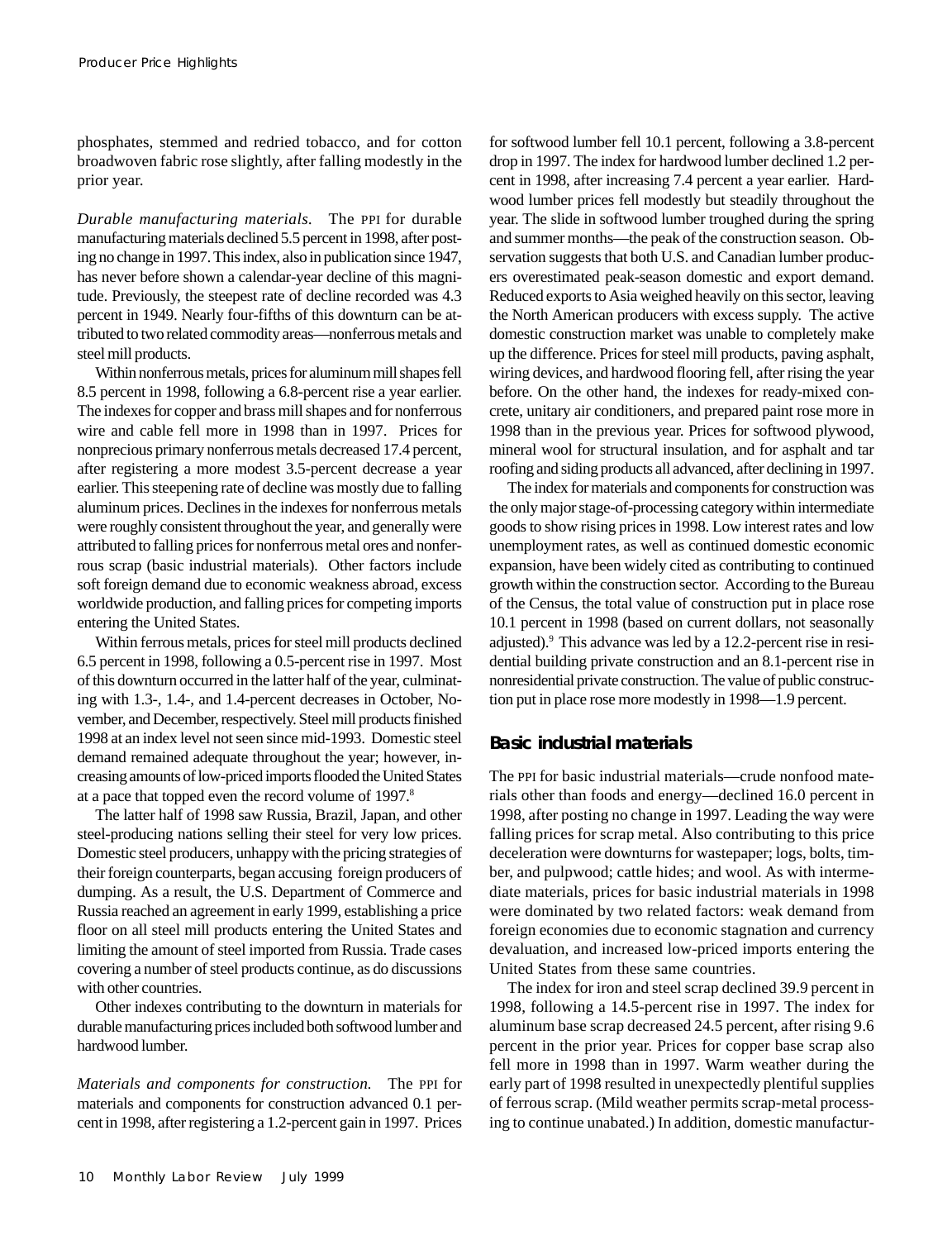ing activity was at its strongest during the early portion of the year, and as a result, the first part of 1998 saw a plentiful supply of prime industrial-grade scrap generated. As the year progressed, a slowdown in domestic manufacturing and steadily worsening foreign demand for U.S. scrap pinched prices even further. Late in the year, domestic markets were overwhelmed with low-priced imported pig iron, a substitute for iron and steel scrap. By yearend, the index for iron and steel scrap stood at a 12-year low, while nonferrous scrap prices stood at a 5-year low.

Also contributing to the price deceleration in basic industrial materials were downturns for wastepaper and for logs, bolts, timber, and pulpwood. As with scrap metal, prices for wastepaper spent most of 1998 in retreat. Mild winter weather conditions and lack of demand from foreign buyers left the old corrugated containers index down 55.5 percent, after it had risen 22.3 percent in 1997. Among high-grade and newsprint wastepaper, price declines were mainly due to oversupply concerns. For much the same reason, the index for mixed wastepaper rose much less in 1998 than in 1997. Compounding the situation, current production in the paper and paperboard industry stands in a state of overcapacity.

In the timber sector, prices for softwood logs fell 6.5 percent, after dropping 1.0 percent a year earlier. The index for hardwood logs declined 11.6 percent, following an 8.4-percent advance in 1997. A surge in Canadian exports—partly fueled by increased felling and partly fueled by Canadian currency devaluation relative to the U.S. dollar—amplified domestic price weakness caused by the Asian economic downturn. Pulpwood prices also fell after rising the previous year. The pulpwood index retreated mostly out of competition with wastepaper and woodpulp—substitutes with declining prices in 1998.

The index for cattle hides also contributed to the downturn in basic industrial materials, falling 22.5 percent in 1998, following a drop of 9.7 percent in 1997. Exports of hides and skins declined 25.0 percent over the year. Wool prices decreased 51.1 percent, after rising 27.9 percent in the previous year. Prices for gold ores stabilized, rising 2.1 percent, following a 21.3-percent decline in 1997. Construction-related demand helped the index for construction sand, gravel, and crushed stone rise 3.5 percent, after registering a 1.8-percent rise a year earlier. A poor-quality cotton crop in 1997 resulted in textile producers turning away from U.S.-grown cotton in favor of foreign cotton. As a result, raw cotton prices decreased 8.0 percent in 1998, although less than the 11.2-percent drop observed in 1997.

### **Mining and manufacturing industries**

*Mining*. The PPI for the net output of total domestic mining industries decreased by 19.7 percent in 1998, after falling 20.2 percent the previous year. (See table 7.) This decline was mainly due to falling prices in the oil and gas extraction industry—its index decreased by 25.6 percent in 1998, following a 24.6-percent decline in 1997. The index for the metal mining industry group decreased 7.1 percent, its third consecutive yearly decline. Prices received by the coal mining industry group fell 1.9 percent. However, the index for the nonmetal-

| Table 7.<br>Annual percent changes in Producer Price<br>Indexes for the net output of major industry<br>groups, 1994-98 |                |        |           |         |                 |  |
|-------------------------------------------------------------------------------------------------------------------------|----------------|--------|-----------|---------|-----------------|--|
| Index                                                                                                                   | 1994           | 1995   | 1996      | 1997    | 1998            |  |
| Mining industries                                                                                                       | $-1.0$         | 2.9    | 40.6      | $-20.2$ | $-19.7$         |  |
| Metal mining                                                                                                            | 35.5           | 6.2    | $-12.7$   | -14.3   | $-7.1$          |  |
| Coal mining                                                                                                             | $-2.1$         | $-.8$  | $-.7$     | 2.8     | $-1.9$          |  |
| Oil and gas extraction                                                                                                  | $-3.2$         | 3.5    | 57.9      | $-24.6$ | $-25.6$         |  |
| Mining and quarrying of                                                                                                 |                |        |           |         |                 |  |
| nonmetallic minerals,                                                                                                   |                |        |           |         |                 |  |
| except fuels                                                                                                            | 1.4            | 2.9    | 2.2       | 2.2     | 2.2             |  |
| Manufacturing industries                                                                                                | 2.4            | 3.0    | 2.2       | -.8     | -.9             |  |
| Food and kindred products                                                                                               | $-.3$          | 4.0    | 3.2       | $-9$    | $-8$            |  |
| Tobacco manufactures                                                                                                    | .3             | 3.8    | 3.2       | 9.0     | 44.1            |  |
| Textile mill products                                                                                                   | .7             | 2.6    | 1.1       | .5      | $-1.3$          |  |
| Apparel and other finished                                                                                              |                |        |           |         |                 |  |
| products made from                                                                                                      |                |        |           |         |                 |  |
| fabrics and similar                                                                                                     |                |        |           |         |                 |  |
| materials                                                                                                               | .4             | .8     | 2.0       | .9      | .6              |  |
| Lumber and wood products,                                                                                               |                |        |           |         |                 |  |
| except furniture                                                                                                        | 1.3            | $-2.6$ | 3.0       | 1.3     | $-1.4$          |  |
| Furniture and fixtures                                                                                                  | 3.0            | 3.0    | 1.9       | 1.1     | .9              |  |
| Paper and allied products                                                                                               | 10.7           | 13.1   | $-10.3$   | 1.9     | $-2.8$          |  |
| Printing, publishing, and                                                                                               |                |        |           |         |                 |  |
| allied industries                                                                                                       | 3.8            | 7.0    | 2.4       | 2.6     | 2.3             |  |
| Chemicals and allied                                                                                                    |                |        |           |         |                 |  |
| products                                                                                                                | 7.4            | 6.0    | 1.5       | .6      | $\overline{.4}$ |  |
| Petroleum refining and                                                                                                  |                |        |           |         |                 |  |
| related products                                                                                                        | 8.9            | 2.6    | 22.7      | $-14.5$ | $-28.8$         |  |
| Rubber and miscellaneous                                                                                                |                |        |           |         |                 |  |
| plastic products                                                                                                        | 3.6            | 2.6    | $\cdot$ 1 | $-.4$   | $-8$            |  |
| Leather and leather                                                                                                     |                |        |           |         |                 |  |
| products                                                                                                                | 2.5            | 1.5    | 1.1       | 1.0     | - 5             |  |
| Stone, clay, glass, and                                                                                                 |                |        |           |         |                 |  |
| concrete products                                                                                                       | 4.3            | 2.7    | 1.3       | .9      | 2.0             |  |
| Primary metal industries                                                                                                | 9.3            | 3.2    | $-3.0$    | .7      | $-5.6$          |  |
| Fabricated metal products,                                                                                              |                |        |           |         |                 |  |
| except machinery and                                                                                                    |                |        |           |         |                 |  |
| transportation equipment                                                                                                | 2.4            | 3.4    | .6        | 1.2     | .5              |  |
| Machinery, except                                                                                                       |                |        |           |         |                 |  |
| electrical                                                                                                              | .9             | 1.4    | $-6$      | -.6     | $-6$            |  |
| Electrical and electronic                                                                                               |                |        |           |         |                 |  |
| machinery, equipment,                                                                                                   |                |        |           |         |                 |  |
| and supplies                                                                                                            | .3             | .7     | -.7       | $-1.7$  | -.7             |  |
| Transportation equipment                                                                                                | 2.4            | 2.1    | .5        | $-1.0$  | .9              |  |
| Measuring and controlling                                                                                               |                |        |           |         |                 |  |
| instruments;                                                                                                            |                |        |           |         |                 |  |
| photographic, medical,                                                                                                  |                |        |           |         |                 |  |
| and optical goods;                                                                                                      |                |        |           |         |                 |  |
| watches and clocks                                                                                                      | 1.2            | 1.5    | .6        | .5      | $\cdot$ 1       |  |
| Miscellaneous                                                                                                           |                |        |           |         |                 |  |
| manufacturing                                                                                                           |                |        |           |         |                 |  |
| industries                                                                                                              | 1.6            | 2.0    | 1.4       | .6      | .5              |  |
| Service industries                                                                                                      |                |        |           |         |                 |  |
| Railroad transportation                                                                                                 | $\overline{A}$ | $-3$   | .0        | 1.0     | .5              |  |
| Motor freight transportation                                                                                            |                |        |           |         |                 |  |
| and warehousing                                                                                                         | 2.7            | 1.7    | 2.4       | 2.1     | 3.0             |  |
| U. S. postal service                                                                                                    | .0             | 10.4   | .0        | .0      | .0              |  |
| Water transportation                                                                                                    | 2.5            | 2.4    | .2        | $-9$    | 2.3             |  |
| Transportation by air                                                                                                   | $-.3$          | 7.4    | 5.9       | .5      | 2.6             |  |
| Pipelines, except                                                                                                       |                |        |           |         |                 |  |
| natural gas                                                                                                             | 10.2           | 3.4    | $-8.8$    | $-2.2$  | .5              |  |
| Health services                                                                                                         |                | 3.5    | 1.7       | 1.0     | 1.9             |  |
| Legal services                                                                                                          |                |        |           | 4.1     | 2.5             |  |
|                                                                                                                         |                |        |           |         |                 |  |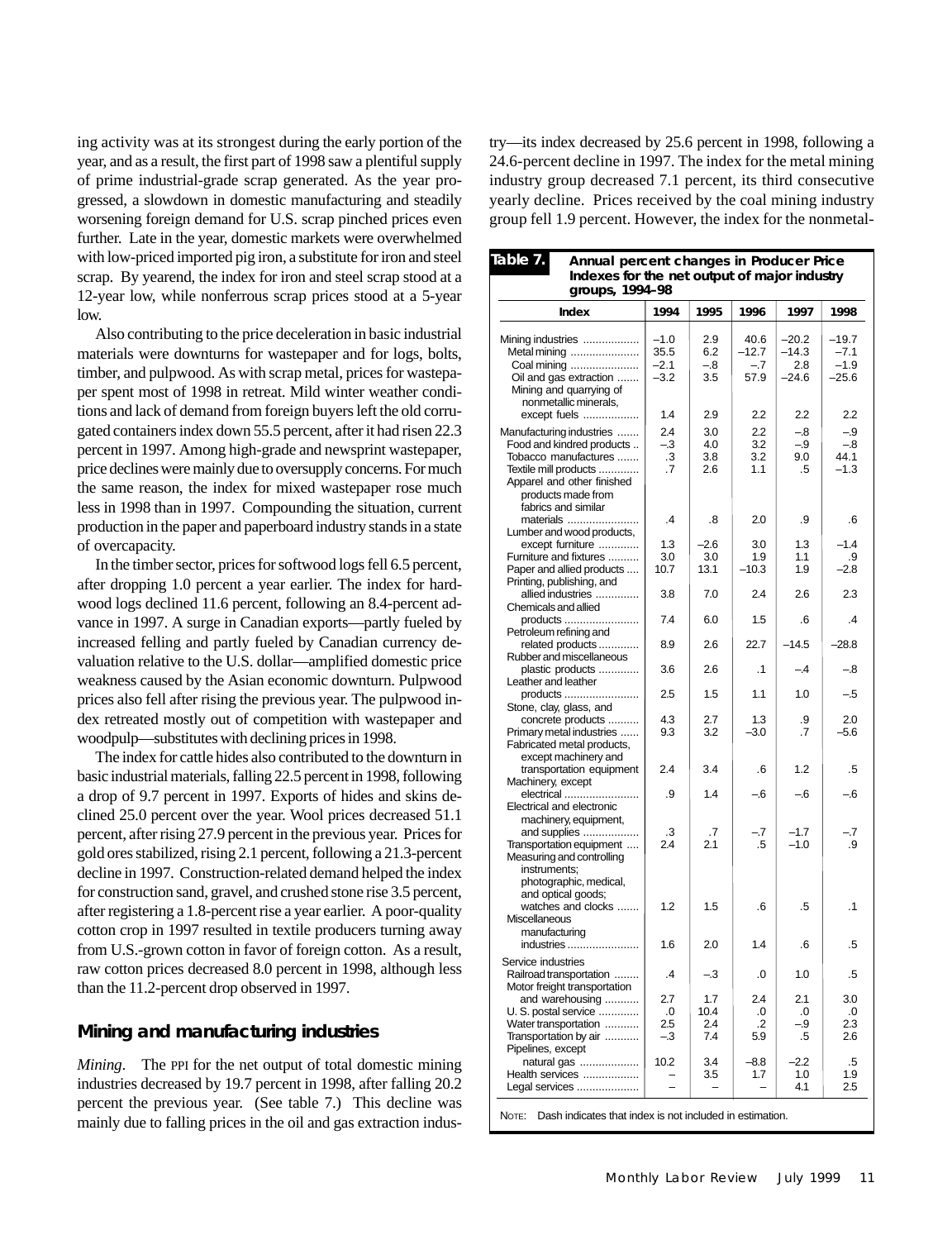lic minerals mining industry group increased 2.2 percent, the same rate of increase observed in 1996 and 1997.

*Manufacturing*. The PPI for the net output of the domestic manufacturing sector moved down 0.9 percent in 1998, after posting a 0.8-percent decline in 1997. Among manufacturing industries, prices increased in the following industry groups: tobacco manufactures; printing, publishing, and allied industries; transportation equipment; nonmetallic mineral products; and furniture and fixtures. By contrast, prices declined for petroleum refining and related products, food and kindred products, paper and allied products, primary metal industries, textile mill products, and electrical and electronic machinery and equipment.

#### **Selected services industries**

*Health care.* Among selected services industries for which the PPI publishes data, prices for health care services rose 1.9 percent in 1998, after increasing 1.0 percent in 1997. (See table 8.) The index for offices and clinics of doctors of medicine led the way with a 2.6-percent rise, after registering a 1.2-percent gain a year earlier. Physicians continue to consolidate into larger group practices and provider networks, hoping to compete more effectively for managed-care dollars while at the same time enhancing their bargaining position.

Prices received by general medical and surgical hospitals and by specialty hospitals (except psychiatric) also rose at a faster rate. Within physician services and general medical and surgical hospitals, the most noticeable shift was an upturn in the medicare payment indexes. In general medical and surgical hospitals, price changes for the medicaid-patients indexes and for the all-otherpatients indexes were much more subdued. As has been the case since 1994, when the index for skilled and intermediate care facilities first became available, its prices increased more rapidly than any other health-services index in 1998. By contrast, price increases slowed for home health care services and for medical laboratories.

*Distribution*. The solid U.S. economy, growing at nearly 4.0 percent annually for the second consecutive year, permitted the majority of service providers belonging to the distribution sector to receive higher prices in 1998. Of the 20 distributionservices industries for which PPI publishes price indexes, all but 4 increased prices in 1998. In 1997, 13 of 20 industries raised prices. From December 1997 to December 1998, the index for trucking, except local, rose 3.4 percent, following a 2.6-percent rise in 1997. Factors helping to firm up prices in the industry included continued consolidation in the long-haul trucking industry (which led to fewer providers) and customer demand for improved inventory control through just-in-time delivery procedures. Rising prices for household-goods carriage and general-freight trucking were most notable. In addition, although prices for diesel fuel fell 33.8 percent over the course of the year, the effect on increasing prices the distribution industry was minimal. Prices in 1998 also increased in local trucking without storage.

The index for railroad line-haul operations rose 0.5 percent in 1998, after rising 1.0 percent in 1997. This modest advance reflected increased charges for trailer-on-flatcar freight shipments and passenger transportation services. Prices for nontrailer-on-flatcar freight shipments fell 0.1 percent for the year. Freight-sector performance improved markedly in 1998, after the previous year had been filled with delays and disruptions in the face of strong demand. Analysts attributed the problems to consolidations and mergers in the industry that took place in the mid-1990s. By 1998, however, intermodal volume totaled more than 8.7 million trailers and containers, a 0.9-percent increase from the previous year. In addition, total freight volume reached a record-level 1.376 trillion ton-miles, a 1.8-percent increase over the year. (Ton-miles are equal to the total shipment weight multiplied by total travel distance.) By these measures, 1998 was the most active years on record for freight transportation.

Other distribution services industries with increasing price indexes in 1998 include general warehousing and storage, foreign deep sea freight transportation, tugging and towing services, courier services (land and air), airports and airport services, and crude petroleum pipelines.

*Real estate.* The index for real estate agents and managers rose 2.6 percent in 1998, after rising 1.4 percent in 1997. Housing demand remained solid throughout the year, as many current owners and first-time buyers entered the market. The rate of home ownership in 1998 ended the year at 66.4 percent, its highest level since this data entered publication in 1965. Plentiful employment, rising real income, mortgage rates hovering near 6.5 to 7.0 percent, and higher limits on Federal Housing Administration loans, all helped lead to increasing home sales, as well as increasing fees for appraisals and commissions on sales.

The index for operators and lessors of nonresidential buildings rose 1.2 percent, following a 2.2-percent advance the year before. The strong economy also helped keep retail and industrial vacancies low, and these markets readily absorbed space as it became available, allowing these indexes to rise. However, the index for the operators and lessors of office property showed no change in 1998, after increasing 3.7 percent a year earlier. Expanded suburban construction led to supply concerns that vacancy rates would increase in the future. Operators and lessors responded by stabilizing commercial rental rates in an attempt to fill new and existing buildings.

*Professional, scientific, and technical.* The functions performed by advertising, legal, and accounting firms are required in the day-to-day operations of most companies, and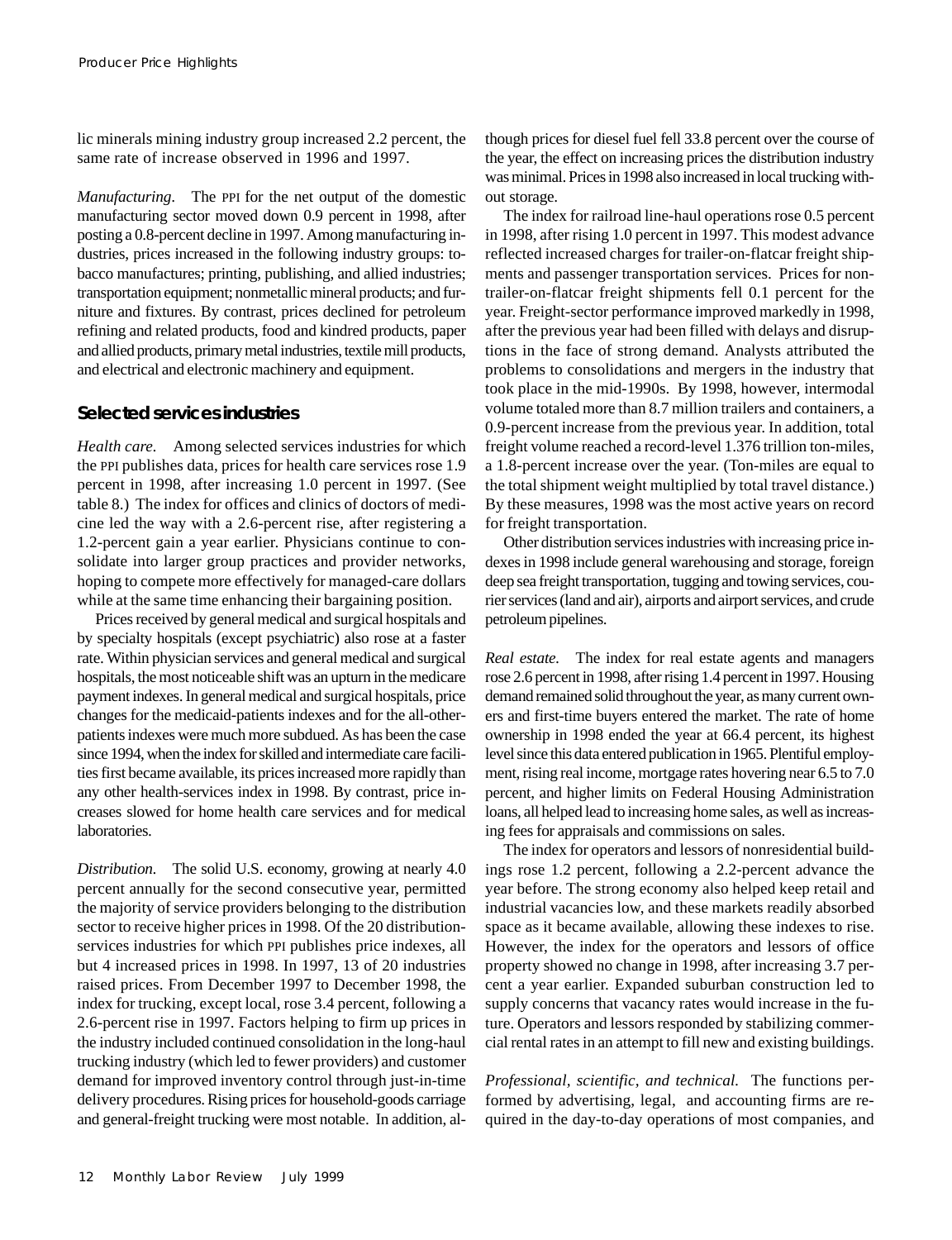| <b>SIC</b><br>code | Industry                                          | 1994                     | 1995                     | 1996                     | 1997              | 1998   |
|--------------------|---------------------------------------------------|--------------------------|--------------------------|--------------------------|-------------------|--------|
|                    | <b>Distribution</b>                               |                          |                          |                          |                   |        |
| 4011               |                                                   | .4                       | $-.3$                    | 0.0                      | 1.0               | .5     |
| 4212               |                                                   | 1.7                      | 1.9                      | .0                       | 2                 | 1.7    |
| 4213               |                                                   | 3.1                      | .9                       | 3.5                      | 2.6               | 3.4    |
| 4214               |                                                   | .7                       | 10.9                     | $\cdot$ 1                | .6                | .5     |
| 4215               |                                                   | 3.8                      | 3.3                      | 3.0                      | 3.8               | 4.2    |
| 4221               | Farm product warehousing and storage              | .6                       | 2.2                      | $-1.5$                   | 2.0               | .6     |
| 4222               | Refrigerated warehousing and storage              | .6                       | 1.7                      | $.5\,$                   | $\cdot$ 1         | .5     |
| 4225               | General warehousing and storage                   | 1.3                      | 1.3                      | 1.4                      | .7                | 2.9    |
| 4311               |                                                   | $.0\,$                   | 10.4                     | .0                       | .0                | .0     |
| 4412               | Deep sea foreign transportation of freight        | $-3.9$                   | .8                       | .7                       | $-3.7$            | 4.7    |
| 4424               | Deep sea domestic transportation of freight       | 7.6                      | $-.6$                    | 1.9                      | $-.6$             | .2     |
| 4432               | Freight transportation on the Great Lakes-        |                          |                          |                          |                   |        |
|                    |                                                   | $-1.4$                   | 3.0                      | 1.8                      | 1.4               | .8     |
| 4449               | Water transportation of freight, n.e.c.           | 15.4                     | 9.7                      | $-10.1$                  | $-.4$             | $-2.2$ |
| 4491               |                                                   | $-.5$                    | $-.9$                    | 1.0                      | 1.2               | 1.8    |
| 4492               |                                                   | 3.5                      | 5.3                      | 2.4                      | 2.2               | 2.8    |
| 4513               |                                                   | 1.6                      | 1.9                      | 4.6                      | $-3.9$            | 3.1    |
| 4581               | Airports, flying fields, and airport services     | 1.1                      | 2.2                      | 3.8                      | 3.0               | 3.0    |
| 4612               |                                                   | 13.7                     | 4.6                      | $-12.4$                  | $-3.7$            | 1.4    |
| 4613               |                                                   | 1.8                      | $\cdot$ 1                | .4                       | 1.2               | $-1.1$ |
| 4731               | Freight transportation arrangement                | $\overline{\phantom{0}}$ | $-.7$                    | 2.7                      | $-1.4$            | $-.6$  |
|                    | Communications                                    |                          |                          |                          |                   |        |
| 4813               | Telephone communications, except radiotelephone   | $\overline{\phantom{a}}$ |                          | $-.1$                    | $-.4$             | $-1.7$ |
| 4832               |                                                   | 6.8                      | 5.8                      | 10.8                     | 3.1               | .8     |
| 4841               | Cable and other pay television services           | $-.4$                    | 3.2                      | 5.1                      | 4.7               | 3.7    |
|                    | Real estate                                       |                          |                          |                          |                   |        |
| 6512               | Operators and lessors of nonresidential buildings |                          |                          | $-6$                     | 2.2               | 1.2    |
| 6531               | Real estate agents and managers                   | $\equiv$                 |                          | $-.5$                    | 1.4               | 2.6    |
|                    | Professional, scientific, and technical           |                          |                          |                          |                   |        |
| 7311               |                                                   |                          |                          | 1.7                      | 2.5               | 1.3    |
| 8111               |                                                   | $=$                      |                          |                          | 4.1               | 2.5    |
| 8711               |                                                   |                          |                          |                          |                   |        |
|                    | Engineering design, analysis, and consulting      | $\equiv$                 |                          |                          | 3.1               | 2.9    |
| 8712               | Architectural design, analysis, and consulting    |                          |                          |                          |                   |        |
|                    |                                                   | $\overline{\phantom{m}}$ |                          |                          | 3.0               | 5.3    |
| 8721               | Accounting, auditing, and bookkeeping services    | $\overline{\phantom{0}}$ |                          | 2.8                      | 2.1               | 3.0    |
|                    |                                                   |                          |                          |                          |                   |        |
|                    | Health care                                       |                          |                          |                          |                   |        |
| 8011               | Offices and clinics of doctors of medicine        | 4.1                      | 2.9                      | .7                       | 1.2               | 2.6    |
| 8053               | Skilled and intermediate care facilities          | $\qquad \qquad -$        | 5.9                      | 5.4                      | 4.2               | 4.4    |
| 8062               | General medical and surgical hospitals            | 3.4                      | 3.7                      | 1.5                      | .5                | 1.3    |
| 8063               |                                                   | 4.2                      | $\cdot$ 1                | 5.0                      | $-6.7$            | .5     |
| 8069               | Specialty hospitals, except psychiatric           | 5.2                      | 1.8                      | 2.9                      | .6                | 2.3    |
| 8071               |                                                   | $\qquad \qquad -$        | 5.2                      | $\cdot$                  | .9                | .2     |
| 8082               |                                                   | $\equiv$                 | ÷                        | $\overline{\phantom{a}}$ | 6.2               | .5     |
|                    | Other                                             |                          |                          |                          |                   |        |
| 4512               |                                                   | $-.7$                    | 8.7                      | 6.5                      | .9                | 2.5    |
| 4522               |                                                   | .7                       | 1.8                      | 2.2                      | $-1.6$            | 2.6    |
| 4724               |                                                   | $-2.7$                   | -6.9                     | 2.6                      | 1.5               | $-2.3$ |
| 7011               |                                                   | 1.4                      | 4.0                      | 4.8                      | 4.1               | 4.2    |
| 7349               | Building cleaning and maintenance services, n.e.c | $\overline{\phantom{m}}$ | 1.6                      | 2.0                      | 1.4               | 1.1    |
| 7361               |                                                   | $\overline{\phantom{a}}$ | .8                       | 1.8                      | 1.0               | 2.9    |
| 7363               |                                                   | $\overline{\phantom{0}}$ | 3.8                      | 1.4                      | 1.8               | 2.2    |
| 7372               |                                                   | $\overline{\phantom{0}}$ | $\overline{\phantom{a}}$ | $\overline{\phantom{m}}$ | $\qquad \qquad -$ | .9     |
| 7513               | Truck rental and leasing, without drivers         | 2.2                      | 3.6                      | $-.8$                    | $.5\,$            | $-.9$  |
| 7514               | Passenger car rental, without drivers             | 2.4                      | 7.4                      | $-5.0$                   | 13.7              | $-4.0$ |

professional, scientific, and technical firms from the United States maintain a worldwide client base. Domestic economic strength has served to further increase demand for activities such as advertisement creation and placement; corporate, real estate, banking and commercial-type legal counsel; as well as auditing and tax preparation and consulting. The indexes for all of these service lines increased in 1998. Prices received by establishments engaged in engineering and architecture also advanced in 1998, with strength in